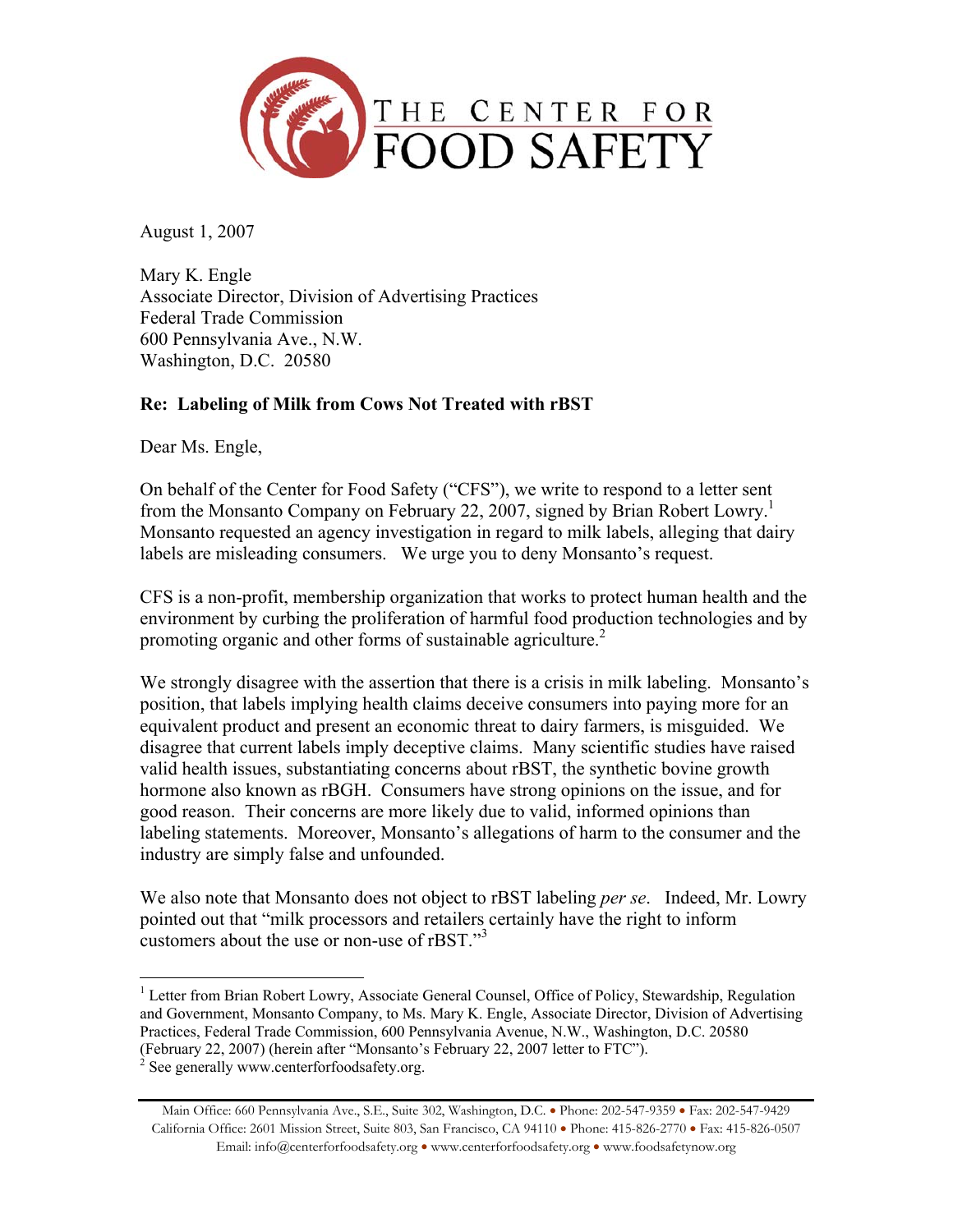#### **Health Claims About rBST Are Substantiated.**

Recent science associates serious health risks with rBST and ample evidence supports health claims about rBST-free milk. It is appropriate for businesses to make reasonable statements explaining the basis for their decisions to use or not to use rBST. Such statements are substantiated if they are reasonably based on current scientific studies.<sup>4</sup> Although Monsanto may not like opposition to its product, it has failed to show that claims on labels are actually unsubstantiated or misleading.

There have been a number of scientific studies documenting valid health concerns associated with rBST, particularly since the Food and Drug Administration's (FDA) 1993 approval and subsequent 1999 review of the product. Many studies, including Monsanto's own studies, show rBST raises levels of insulin-like growth factor 1 (IGF-1) in milk.<sup>5</sup> IGF-1 is associated with several cancers<sup>6</sup> including breast,<sup>7</sup> colon,<sup>8</sup> and prostate cancers.<sup>9</sup> In the 1990s FDA approved rBST and subsequently in 1999 noted that there was no science showing that the IGF-1 could be absorbed into the bloodstream, and that the amounts of IGF-1 in milk were insignificant.<sup>10</sup> However, recent studies show that IGF-1 in milk does survive digestion,  $11$  and that the amount of IGF-1 in milk is enough to affect human health.<sup>12</sup> Moreover, cancer is just one of the many health risks that have been raised; others include risks to reproductive health<sup>13</sup> and the creation of antibiotic resistant bacteria.<sup>14</sup>

 <sup>3</sup>  $3$  Monsanto's February 22, 2007 letter to FTC at p. 1.

<sup>4</sup> *See, e.g.*, *In re Cliffdale Assoc., Inc*, 103 F.T.C. 110, 1984 FTC LEXIS 71, 79–80 (1984) ("The basic question is whether the advertiser 'acted upon information which would satisfy a reasonable prudent businessman' that the representations are true and that he thus acted in 'good faith'.").

<sup>&</sup>lt;sup>5</sup> Miller M. et al., unpublished report MSL 8673, Monsanto Agricultural Company, 1989; White T. et al., unpublished report MSL 8671, Monsanto Agricultural Company, 1989; Juskevich J. and Guyer G., Bovine Growth Hormone: Human Food System Evaluation, Science, Aug. 24, 1990, 249(4971): 879-883; Torkelson A. et al., Concentration of IGF-1 in Bovine Milk, Journal of Dairy Science, 1988, 71(52).

<sup>6</sup> *See, e.g.*, Yu, H, Rohan, T, *Role of the insulin-like growth factor family in cancer development and* 

*See, e.g.*, Hankinson, S, Willett, W, Colditz, G, Hunter, D, Michaud, D, Deroo, B, Rosner, B, Speizer, F Pollak, M, *Circulating concentrations of insulin-like growth factor-I and risk of breast cancer*, The Lancet, May 9, 1998.

<sup>8</sup> *See, e.g.*, Giovannucci, E, *Insulin, insulin-like growth factors and colon cancer: a review of the evidence*, Journal of Nutrition, Nov. 2001, 131:3109S-3120S.

<sup>9</sup> *See, e.g.*, Chan, JM, Stampfer, MJ, Giovannucci, E, Gann PH, Ma, J, Wilkinson, P, Hennekens, CH, Pollak, M, *Plasma insulin-like growth factor-I and prostate cancer risk: a prospective study*, Science, Jan. 23, 1998, (279):563-566.

<sup>&</sup>lt;sup>10</sup> Food and Drug Administration, *Report on the Food and Drug Administration's Review of the Safety of Recombinant Bovine Somatotropin, February 10, 1999.* 

<sup>&</sup>lt;sup>11</sup> Anderle, P. et al, *In Vitro Assessment of Intestinal IGF-1 Stability*, Journal of Pharmaceutical Sciences, Jan. 2002, 91:1.

<sup>12</sup> Steinman G, *Mechanisms of twinning:VII: Effect of diet and heredity on the human twinning rate*, Journal of Reproductive Medicine, May 2006, 51(5).<br><sup>13</sup> Id.

<sup>&</sup>lt;sup>14</sup> rBST increases rates of disease in cows, which is often treated with antibiotics. *See*, Kronfeld, D, *Recombinant bovine somatotropin and animal welfare*, Journal of the American Veterinary Medical Association, June 1, 2000, 216(11):1719-1720.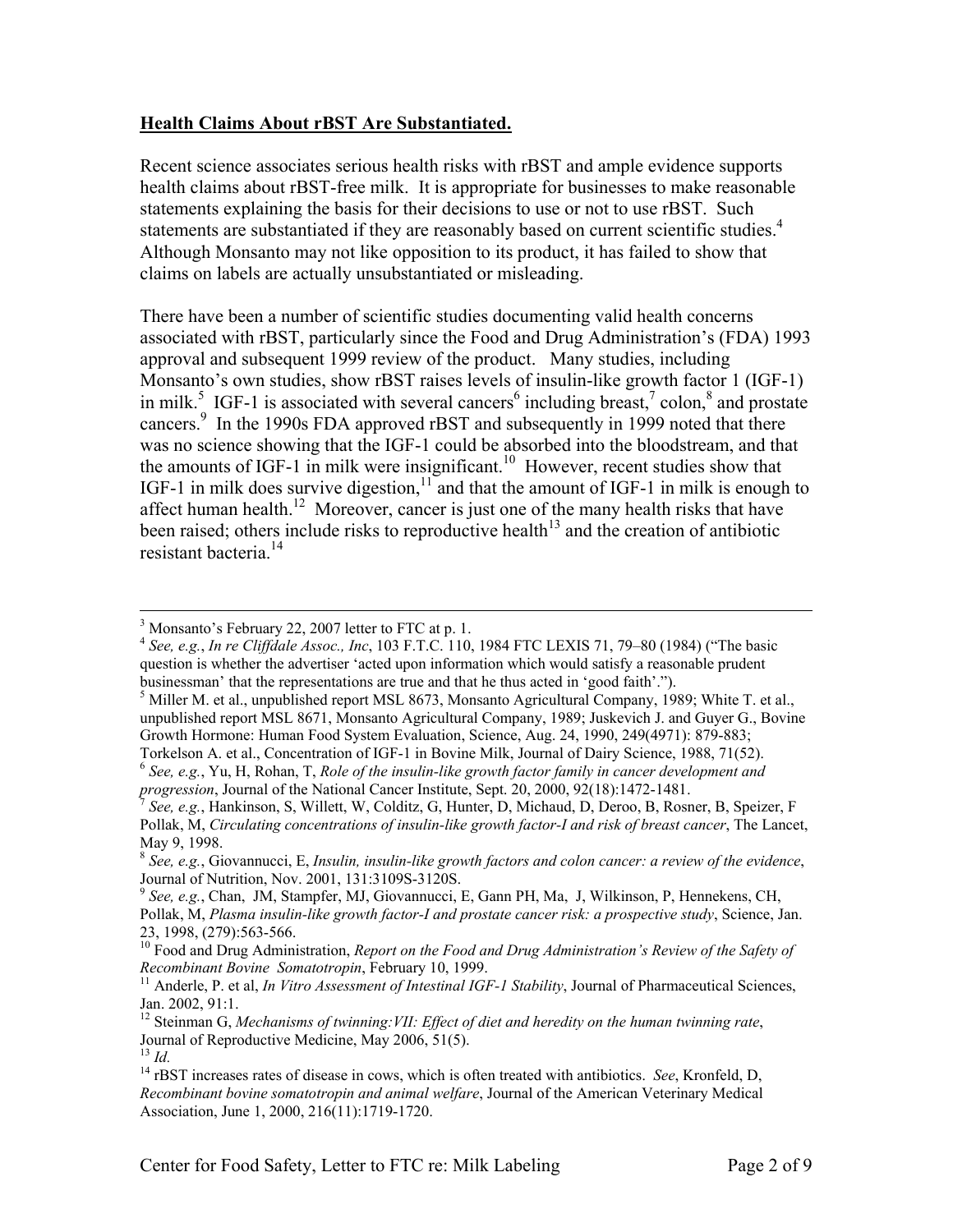Regardless of whether the FDA approves or bans rBST, scientific studies published in peer reviewed journals substantiate serious health risks and show that consumers' concerns are legitimate. Governing bodies around the world, including the United Nations,<sup>15</sup> all countries of the European Union,<sup>16</sup> Japan, Australia and New Zealand<sup>17</sup> have declined to declare that rBST is safe. The potential for cancer risk is valid and pertinent to consumers. Health risks should not be dismissed across the board simply based on the FDA's 1993 approval of rBST.<sup>18</sup>

Additionally, Monsanto's assertion that milk products with or without rBST are equivalent is misleading. The products are clearly different in process, and the products are physically different. rBST is a genetically engineered hormone structurally different from a cow's natural hormone. Because, as Monsanto notes, growth hormones in cows are passed into the milk,  $^{19}$  the milk itself will contain altered hormone. Also, milk produced by cows injected with rBST contains elevated levels of pus<sup>20</sup> and IGF-1.<sup>21</sup> To deny, ignore, or gloss over differences such as these misses the point of scientific and consumer concern.

#### **Milk Labels Do Not Generally Imply Health Claims About rBST.**

Monsanto overreaches by arguing that labels or advertisements deceive consumers. Even according to FDA and Monsanto, a dairy may claim that it does not use  $rBST<sup>22</sup>$  It is unwarranted to argue that every label asserting that its milk is healthy, and that its milk is rBST-free is likely to mislead a reasonable consumer.

For example, the Dean statement which Monsanto references is a website stating that Dean does not use  $rBST<sup>23</sup>$  Dean's website goes on to discuss the geographic area that is farmed, states that Dean produces milk with certain health benefits, and then discusses animal husbandry. It is appropriate to view such claims in context of this entire

1

<sup>15</sup> Codex Alimentarius Commission, *Report – Twenty-third Session, Consideration of Draft Maximum Residue Limits for Bovine Somatotropin (BST)*, Rome, June 28-July 3, 1999, p. 13-14.<br><sup>16</sup> The European Commission, Scientific Committee on Veterinary Measures Relating to Public Health,

*Report on Public Health Aspects of the Use of Bovine Somatotropin*, March 15-16, 1999, Section 2.4.2.1. 17 Health Care Without Harm, *Position Statement on rBST*, available at www.noharm.org/us/food/issue

<sup>(</sup>last link under "Key Resources") (last viewed July 31, 2007).

<sup>&</sup>lt;sup>18</sup> We incorporate by reference the recent letter from Oregon Physicians for Social Responsibility, which elaborates on the scientific basis for the concerns over rBST. Letter from Rick North, Project Director— Campaign for Safe Food, and Martin Donohoe, MD, Chief Scientific Advisor, Oregon Physicians for Social Responsibility, to Sheldon T. Bradshaw, Chief Counsel, Food and Drug Administration, and Mary k. Engle, Associate Director, Division of Advertising Practices, Federal Trade Commission (July 14, 2007). <sup>19</sup> Monsanto's February 22, 2007 letter to FTC at p. 3.

<sup>20</sup> Food and Drug Administration, *Animal Drugs, Feeds, and Related Products; Sterile Sometribove Zinc Suspension*, November 12, 1993, 58 Federal Register 59946.<br><sup>21</sup> Supra, note 5.

<sup>22</sup> Food and Drug Administration, *Interim Guidance on the Voluntary Labeling of Milk and Milk Products From Cows That Have Not Been Treated With Recombinant Bovine Somatotropin*, February 10, 1994, 59 Federal Register 6279; Monsanto's February 22, 2007 letter to FTC, p.1.

<sup>&</sup>lt;sup>23</sup> Monsanto's February 22, 2007 letter to FTC, Attachment D.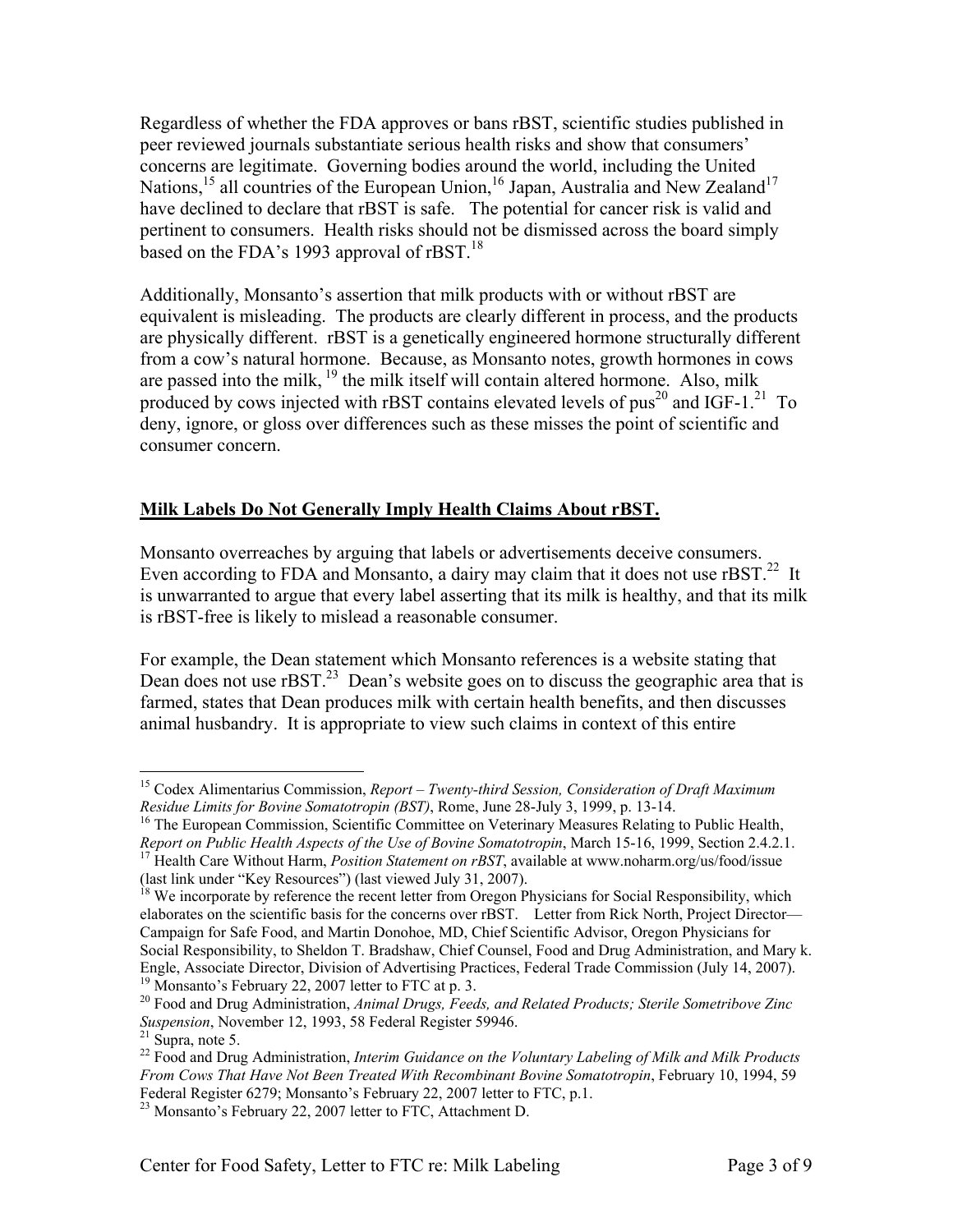website.<sup>24</sup> As such, these paragraphs do not make negative claims about qualities of rBST, rather the paragraphs make positive claims about the healthfulness of Dean's own product—claims which Monsanto has never contested. There is no precedent for Monsanto's argument that a health claim on a healthy food is deceptive because it might imply that other foods are unsafe.

Indeed, most labels are simply a response to consumer concerns and do not imply a claim about rBST. Monsanto has taken milk, a product symbolically associated with wholesomeness, and introduced into it a synthetic substance which consumers are concerned about, and about which science has raised the specter of risk. Consumers have responded in large numbers by avoiding conventional milk.<sup>25</sup> This market climate represents the larger "course of dealings" within which an advertisement needs to be considered.<sup>26</sup> It is appropriate for dairies to woo back cautious consumers by advertising that their product avoids any risk that concerns the consumer. In this context, the labels are only claiming that their product avoids risk; they are not making health claims about rBST. It is particularly clear that these labels are not making claims about rBST when they include the disclaimer that the FDA has found no significant difference in the products, which Monsanto admits most labelers do include. $27$ 

For example, Monsanto references the website for Alta Dena, which is clearly responding to consumer preferences to avoid rBST.<sup>28</sup> The website describes rBST and states that consumers have raised health concerns about the product. The website then discusses cow health and milk, concluding with the excerpt Monsanto quotes: "By not using rBST, we protect the health of our cows, their milk and our customers."<sup>29</sup> The label is accurate to discuss animal welfare and the impacts it may have on milk.<sup>30</sup> The statement does not make claims about harm from rBST, rather it verifies that a risk is avoided, and asserts the healthfulness of the product being marketed. It is ultimately a legitimate market response to consumer demand.

1

<sup>&</sup>lt;sup>24</sup> FTC Policy Statement on Deception, letter from James C. Miller III, Chairman, Federal Trade Commission, to Honorable John D. Dingell, Chairman, Committee on Energy and Commerce, U.S. House of Representatives (October 14, 1983) ([T]he Commission will evaluate the entire advertisement,

transaction, or course of dealing….").<br><sup>25</sup> Letter from Rick North, Project Director—Campaign for Safe Food, and Martin Donohoe, MD, Chief Scientific Advisor, Oregon Physicians for Social Responsibility, to Sheldon T. Bradshaw, Chief Counsel, Food and Drug Administration, and Mary k. Engle, Associate Director, Division of Advertising Practices, Federal Trade Commission (July 14, 2007), at 5.<br><sup>26</sup> FTC Policy Statement on Deception, *supra* note 24.

<sup>&</sup>lt;sup>27</sup> Letter from Brian Robert Lowry, Associate General Counsel, Office of Policy, Stewardship, Regulation and Government, Monsanto Company, to Sheldon T. Bradshaw, Chief Counsel, U.S. Food and Drug Administration (February 22, 2007) (submitted to the FTC as an attachment to Monsanto's February 22, 2007 letter to FTC) at 6 ("To their credit, most purveyors of deceptive labels do include the ... quote."). <sup>28</sup> Monsanto's February 22, 2007 letter to FTC, Attachment B.<br><sup>29</sup> Id

<sup>&</sup>lt;sup>30</sup> Claims about rBST's impact on cows, and that it increases pus in milk, are not disputed. *See*, Food and Drug Administration, *Animal Drugs, Feeds, and Related Products; Sterile Sometribove Zinc Suspension*, November 12, 1993, 58 Federal Register 59946.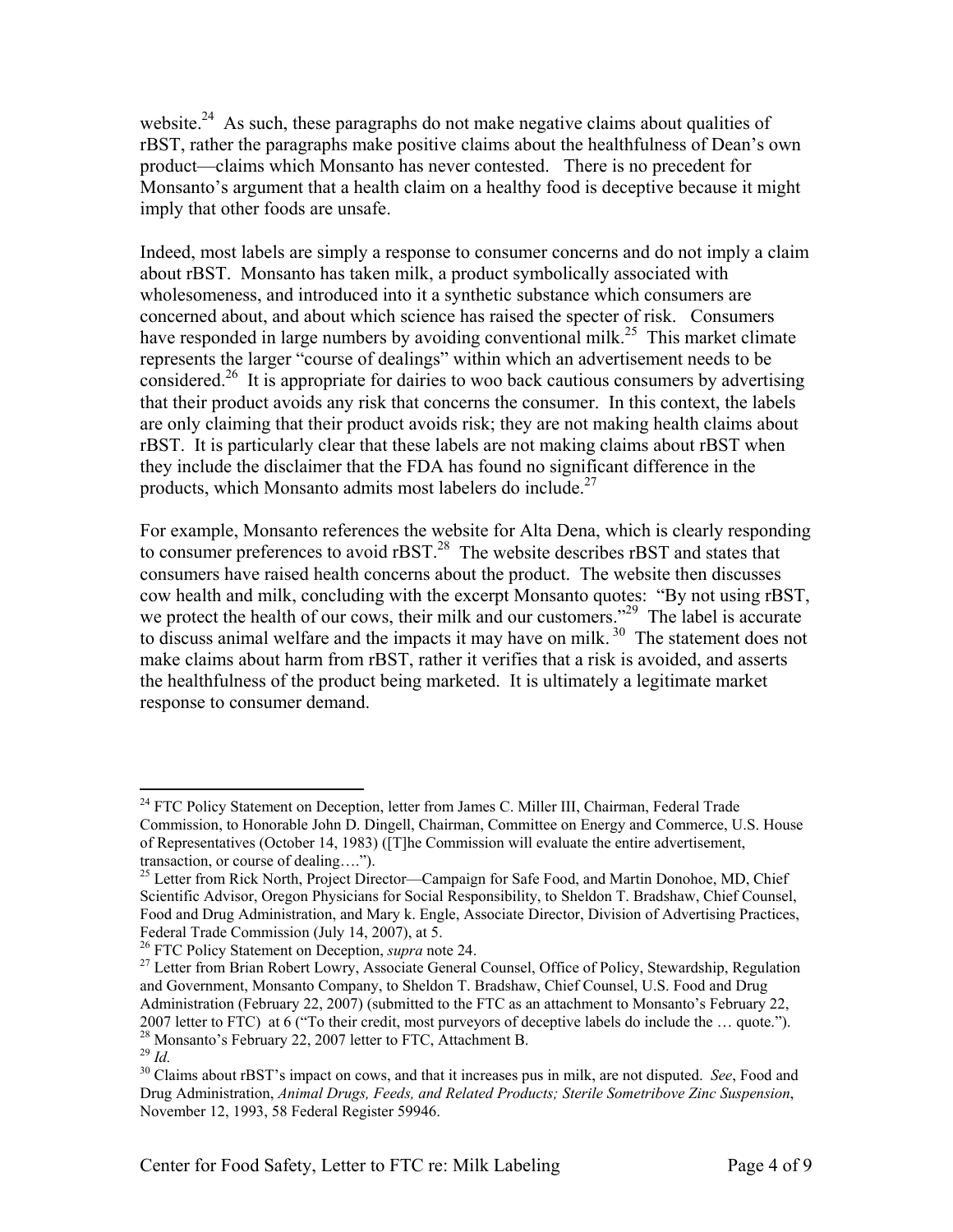Also, like Dean's statement, Alta Dena's statements are found on the website, not the label. The statements are only accessed by consumers seeking information about the dairies' rBST use. In determining such a claim, it is appropriate to view the entire context of the statement, including the unique audience it targets.<sup>31</sup> In context, these are accurate responses to consumers desiring to avoid risk, not statements making negative health claims about rBST.

Labels may properly differentiate products based on grounds besides human health. In the FDA's 1993 approval, serious health impacts on  $\cos^{32}$  and a difference in pus counts in milk were associated with rBST use.<sup>33</sup> Additionally, consumers may feel that synthetic hormones in their products are unnatural, and avoid rBST on that basis alone.<sup>34</sup> A label is not wrong or misleading if it implies correct quality, health or safety claims based on any of these issues.

For example, Alta Dena's rBST statement falls in this category. The label only makes claims about the health of Alta Dena's cows, and the naturalness of their product. "No rBST in all of our products mean (*sic*) better health and happier cows. Alta Dena uses all natural products, no artificial sweeteners, artificial colors, flavors or stabilizers."<sup>35</sup>

Even labels about animal health or naturalness are not necessarily making the claims Monsanto implies. For example, it's untenable for Monsanto to assert that the representation of rBST on Dutch-Way labels implies animal harm simply because the symbol of a syringe is not in proportion to the label's picture of a cow.<sup>36</sup>

Finally, Monsanto attacks comments consumers have written congratulating a dairy's decision to avoid  $r\text{BST}$ <sup>37</sup> We note that these are not labels, and may not even constitute advertisements because they merely document customer feedback. Also, these statements only appear on a website, and are accessed by customers affirmatively seeking information. Anonymous web statements by customers would not reasonably be taken by a rational viewer to represent a scientific health claim made on behalf of a company. "A representation does not become 'false and deceptive' merely because it will be unreasonably misunderstood by an insignificant and unrepresentative [few]."<sup>38</sup> In sum, Monsanto has not demonstrated that the implications it suggests will actually be inferred, let alone that such implications are likely to mislead.

<sup>&</sup>lt;sup>31</sup> FTC Policy Statement on Deception, *supra* note 24.<br><sup>32</sup> *Id.*; *see also*, Monsanto package insert for Posilac®.<br><sup>33</sup> Food and Drug Administration, *Animal Drugs, Feeds, and Related Products; Sterile Sometribove Zin* 

<sup>&</sup>lt;sup>34</sup> See, Food and Drug Administration, *Food Labeling: Nutrient Content Claims, General Principles, Petitions, Definition of Terms* 56 FR 60421, 60466 ("In its informal policy…, the agency has considered "natural" to mean that nothing artificial or synthetic … is included in, or has been added to, the product that would not normally be expected to be there.).

<sup>&</sup>lt;sup>35</sup> Monsanto's February 22, 2007 letter to FTC, Attachment B. <sup>36</sup> *Id.* at 11.

<sup>&</sup>lt;sup>37</sup> *Id.* at 7–8.<br><sup>38</sup> *In re Heinz W. Kirchner Trading as Universe Co.*, 63 F.T.C. 1282, 1963 FTC LEXIS 71, 17 (1963).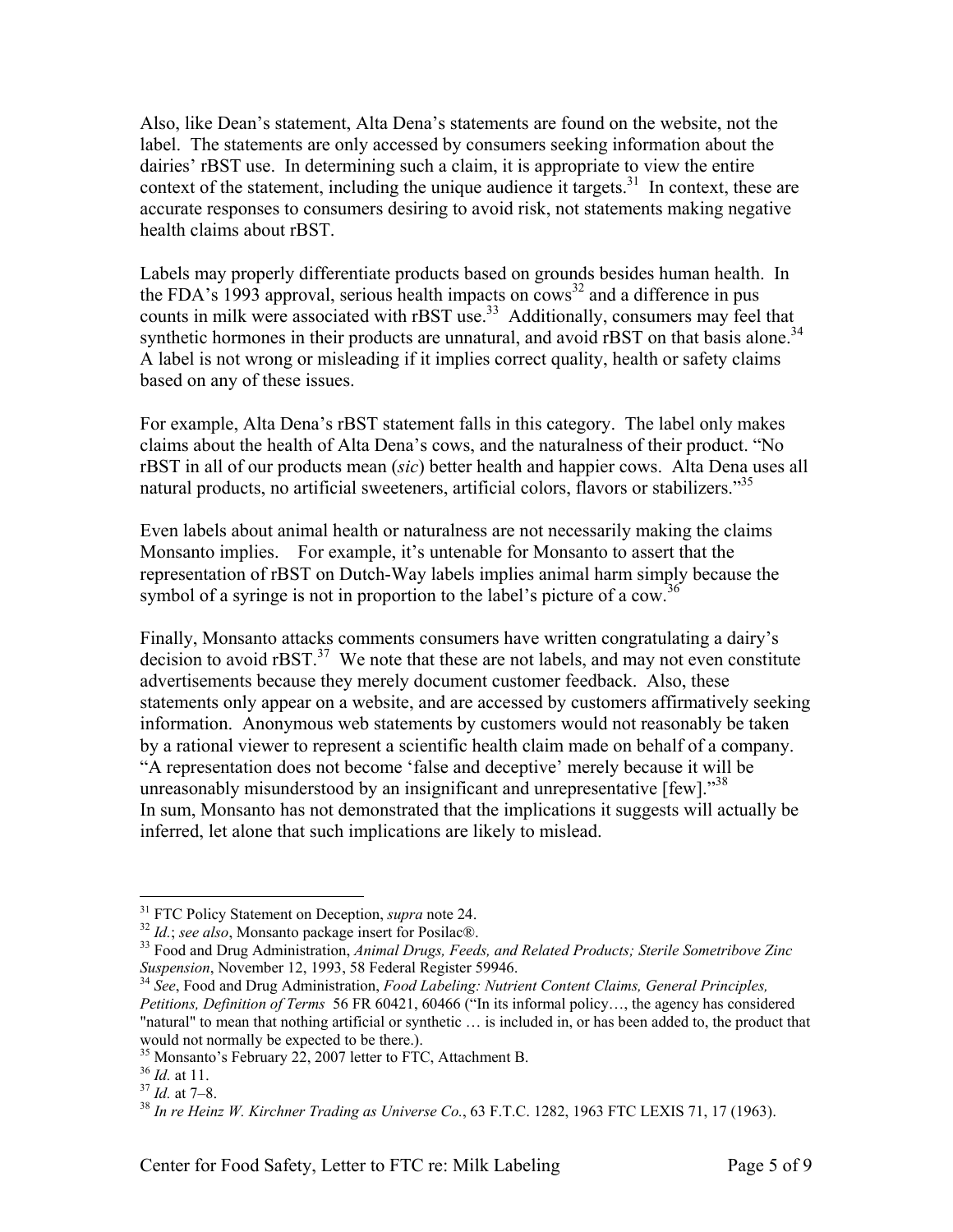# **Consumer Demand for rBST-free Milk Is Attributable To Informed Opinion Rather Than Misleading Labels.**

The market shift away from rBST use in milk production is due to legitimate consumer demand, not manipulative labels. Monsanto's argument relies on the assumption that milk labels are the force behind consumers' avoidance of rBST. In reality, dairies' marketing "rBST-free" is a response to consumer demand, not a manipulation of the marketplace. Monsanto has not shown that consumer aversion to rBST is actually caused by labeling.39 Monsanto's own evidence suggests otherwise.

Monsanto's studies show consumers have negative associations with rBST, but the studies do not show that those associations are caused by the labels. Monsanto's studies actually demonstrate that consumers are informed before interpreting the labels. For example, one of Monsanto's studies shows that when a dairy advertises that its cows *were* given rBST, most of the consumers who see this as a difference view this fact negatively.<sup>40</sup> This study does not show that labeling is misleading; rather it makes the point that consumers have prior impressions about rBST, synthetic hormones, and synthetic food additives.

Indeed, Monsanto's argument would prove too much. Were it true that statement such as "rBST-free" implied health claims, even simply labeling milk as "from cows not treated with rBST" could be a trade violation by making health claims—yet such labels are clearly allowed. Monsanto agrees that "milk processors and retailers certainly have the right to inform customers about the use or non-use of rBST... ."<sup>41</sup>

The newspaper articles Monsanto references likewise show that consumer demand drives labeling, not vice-versa. The article in the Boston Globe states that dairies are avoiding synthetic hormones because consumers "are not comfortable with them."<sup>42</sup> The article in the Worcester Telegram and Gazette says that dairies' switch away from rBST is based on "consumer interest in milk being a natural product."43 Similarly, Monsanto cites several consumer comments congratulating a dairy for switching to rBST-free.<sup>44</sup> These demonstrate that consumer concerns are driving labeling, not the other way around.

<sup>1</sup> <sup>39</sup> The study Monsanto quotes in its letter to the FTC correctly states that claims of "hormone free" or "no hormone" are misleading. Because there are hormones in all milk, we agree that these statements are not accurate. However, none of labels Monsanto addresses in its letter make a "hormone free" claim. 40 Letter from Brian Robert Lowry, Director, Industry Affairs, Monsanto Company, to Daniel E. Troy,

Chief Counsel, U.S. Food and Drug Administration (May 9, 2003) (on file with the Center for Food Safety), at footnote 16 (summarizing a May 1993 study by Westgate Research Inc., *BST Label Interpretation Study*). 41 Monsanto's February 22, 2007 letter to FTC, p. 1.

<sup>42</sup> Bruce Mohl, *Stores hike prices on milk free of synthetic hormones*, Boston Globe, October 10, 2006 (cited in Monsanto's February 22, 2007 letter to FTC, p. 13, note 14).

<sup>43</sup> James F. Russell, *Certified milk is not aiding dairy farmers*, Worcester Telegram & Gazette, November

<sup>5, 2006 (</sup>cited in Monsanto's February 22, 2007 letter to FTC, p. 2, note 2).

 $44$  Monsanto's February 22, 2007 letter to FTC, p. 7–8.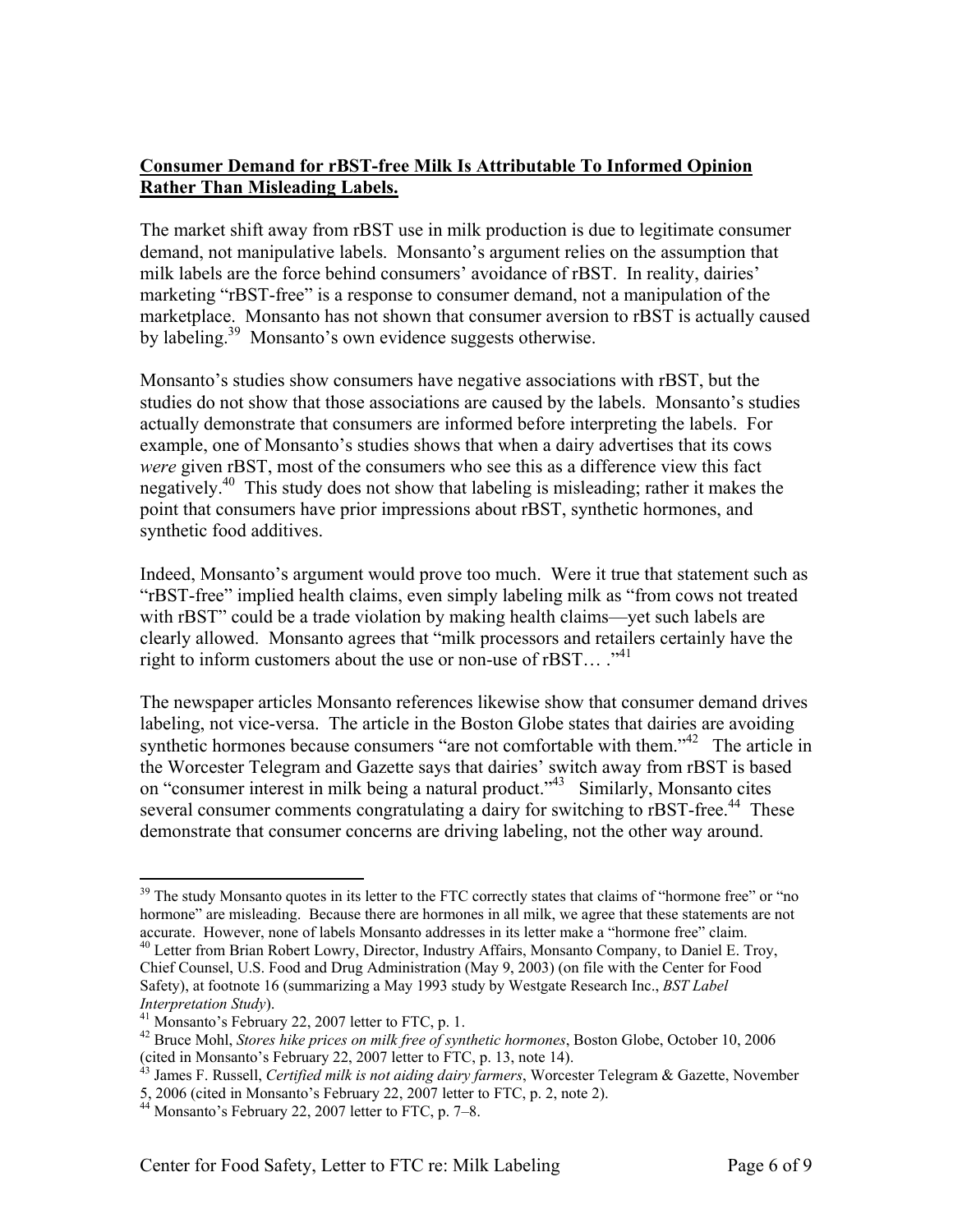Ultimately, a number of consumer groups have publicized their concerns about rBST and prominent studies have also raised questions about rBST.<sup>45</sup> The issue has received much media coverage.<sup>46</sup> With so much information now available to consumers, it defies logic to conclude that consumer demand for rBST-free milk is based on milk labels, let alone dairy websites.

# **Current Labels Do Not Harm Consumers.**

Monsanto's claim that rBST-free labels harm consumers through deception is unsupported. To show deception, Monsanto must show that the labels contain unsubstantiated claims, the claims are likely to mislead a reasonable consumer, and the claims are material such that they are to the consumer's detriment or injury.<sup>47</sup> Monsanto has not made such a showing. To the contrary, as discussed above, health claims about rBST are substantiated, most labels do not even imply claims about rBST, and rBST-free labels are not the cause of consumer opinions. Further, it is not true that there is any detriment to either consumers or the industry.

Monsanto claims that consumers are harmed because they may pay more for rBST-free milk. Consumers are not harmed because they prefer a product that might be slightly more expensive than another. Even if there were no valid health concerns, a consumer could get value by preferring the process of rBST-free milk (no artificial hormones, less impact on animal welfare). Ultimately there is no harm in drinking rBST-free milk indeed there is significant peace of mind in avoiding risks.

Monsanto presents no sound, verifiable evidence to support its assertion that consumers are "ripped off."48 The contention is the opinion of farmer Richard W. Kimball, quoted by Monsanto to support the erroneous scientific claim that there is no difference between milk produced with, and without, rBST. While the farmer opinion can be considered, it is not a firm economic and scientific foundation for an FTC investigation. It appears that Monsanto is waging a publicity campaign for its product. For example, Monsanto's further support refers to a newspaper article, which cites a Monsanto spokesman for its main claim that "consumers are paying more for nothing."<sup>49</sup>

Additionally, it is not clear that rBST-free milk increases milk prices. The brands Monsanto highlights are mostly well recognized name brands such as Borden and Deans. It is normal for these companies' milk to have a higher price point than generic brands. Also, milk that is rBST-free is often organic, which regularly sells for more than

www.oregonpsr.org/programs/campaignSafeFood.html;

 $\overline{a}$ <sup>45</sup> See, e.g., www.centerforfoodsafety.org /rbgh\_hormo.cfm;

www.noharm.org/us/food/issue (last link under "Key Resources");<br>http://www.foodandwaterwatch.org/food/dairy/bovine-growth-hormone/rbgh-fact-sheet.

<sup>&</sup>lt;sup>46</sup> See, e.g., Letters to the editor, *Bioengineered Milk? No Thanks*, N.Y. Times, July 5, 2007, available at http://topics.nytimes.com/top/opinion/editorialsandoped/letters/ (Op-Ed on rBST drawing strong response from several diverse interests).<br><sup>47</sup> FTC Policy Statement on Deception, *supra* note 24.

<sup>&</sup>lt;sup>48</sup> Monsanto's February 22, 2007 letter to FTC, p. 2.

<sup>49</sup> Bruce Mohl, *supra*, note 42.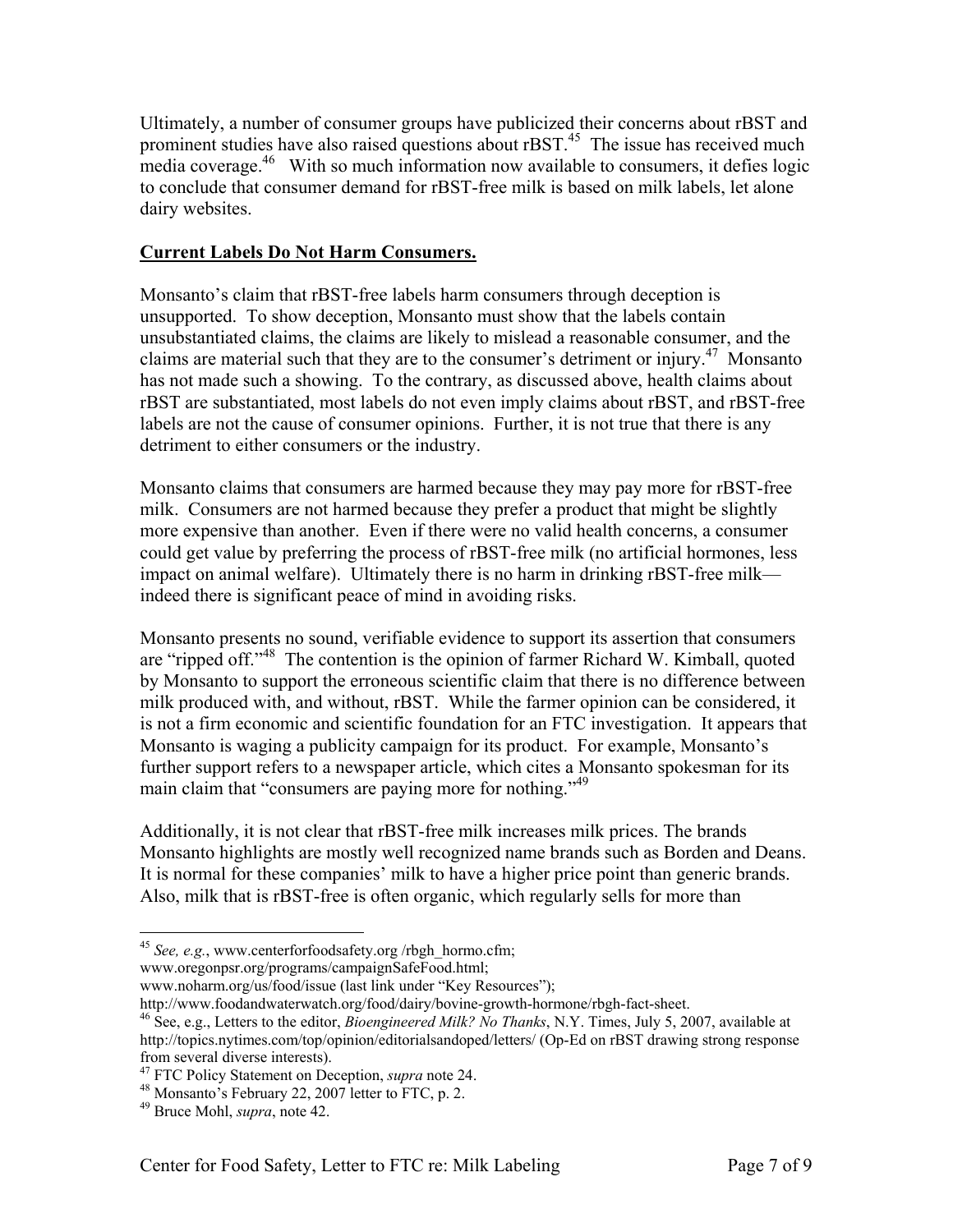conventional milk. So even if rBST-free milk is more expensive on average, that does not show that labels indicating rBST-free drive up prices.

Monsanto also asserts that milk produced with rBST would become less available, however Monsanto shows no evidence for this, nor shows how it would be harmful to consumers.

As noted above, milk with and without rBST is different in both process and product. Where consumers prefer one product over another for any number of reasons, whether it be the risk of health implications, animal welfare concerns, or desire for natural foods, there is no cognizable harm when the consumer purchases accordingly.

# **Current Labels Do Not Harm The Industry.**

Monsanto claims that the labeling of rBST-free milk is harming the industry because farmers will not be paid enough for their product. The contrary is true—farmers are paid a premium for rBST-free milk, and the evidence does not support Monsanto's contention that their product saves farmers money. The Center for Food Safety's mission to promote a safe and sustainable food supply depends on the vitality of healthful farming practices. Due to serious health concerns, consumer aversion, and negative economic impacts of rBST, we believe the synthetic hormone is bad for the industry, and we believe Monsanto's claim is unfounded.

Monsanto contends that profits are not passed along to farmers. This is flatly contradicted by Monsanto's statement that farmers are paid a premium for rBST-free milk.<sup>50</sup> Moreover, Monsanto presents no causational evidence linking milk labels to any documented harm to farmers, and ultimately, the price negotiated between farmers and dairies is not contingent upon labeling.

Monsanto's claim that farmers are denied profits by not using rBST is likewise dubious. It is not clear that using rBST actually helps farmers. The only large national study on the subject contradicts the claim that rBST can reduce milk prices and save on grain use.<sup>51</sup> Dairy farming is an occupation well established in society; it is unfounded to claim that the industry now needs Monsanto's product to be successful. Indeed, were all of Monsanto's claims true (rBST could increase milk production and thereby decrease milk prices) it seems likely that the amount farmers are paid for their milk would go down—a situation good for Monsanto's business, but not necessarily a farmer's.

<sup>50</sup> Monsanto's February 22, 2007 letter to FTC, p. 13.

<sup>51</sup> William D. McBride, Sara Short, Hisham El-Osta, T*he Adoption and Impact of Bovine Somatotropin on U.S. Dairy Farms*, Review of Agricultural Economics 26 (4) (2004), 472–488.